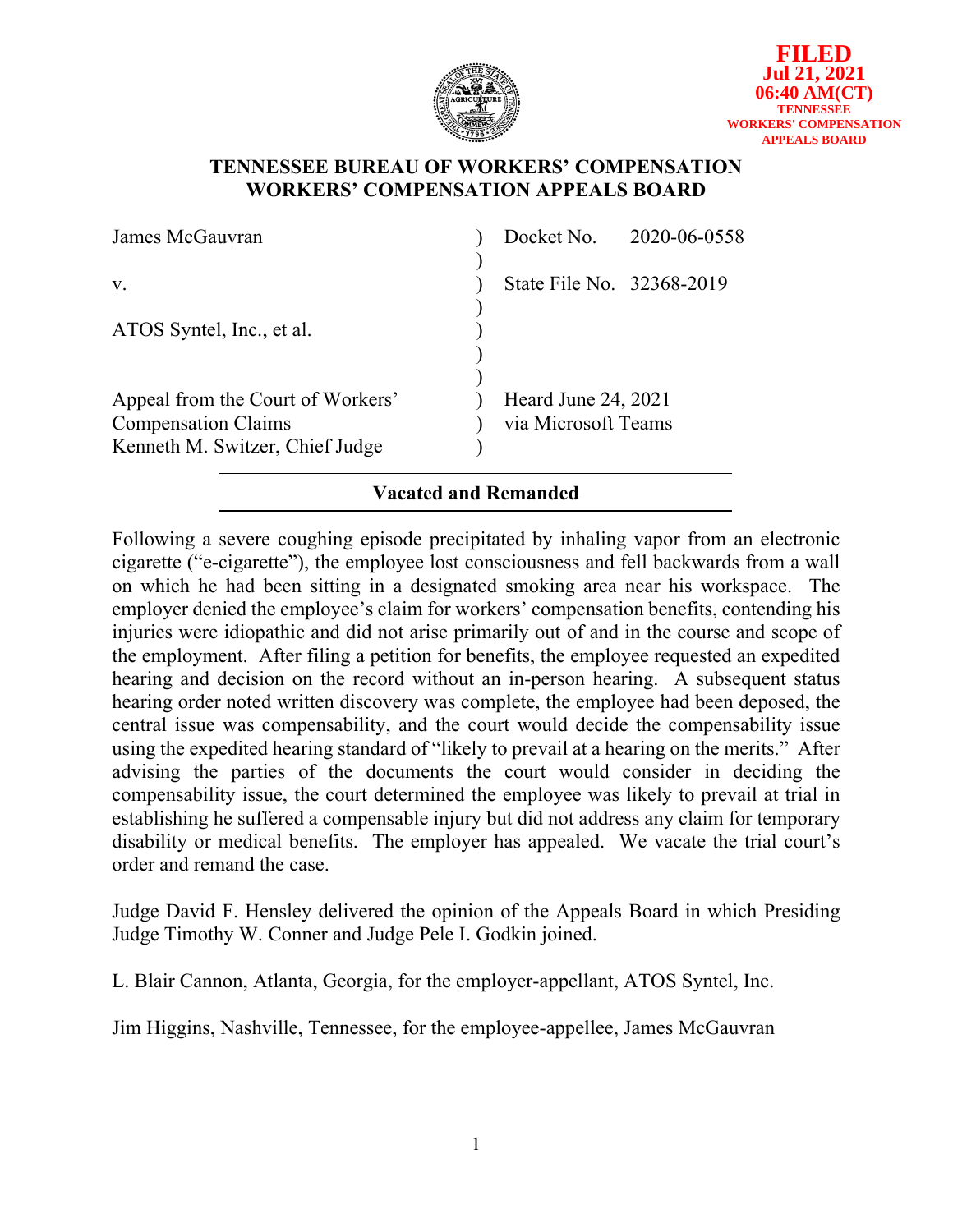#### **Factual and Procedural Background**

The facts of this case are presented in the deposition transcript of James McGauvran ("Employee") and in two declarations of Employee prepared in accordance with Tennessee Rules of Civil Procedure Rule 72. Several photographs of the area where Employee's accidental injury occurred were submitted as exhibits to one of Employee's Rule 72 declarations and are included in the record.

On April 23, 2019, Employee was working for ATOS Syntel, Inc. ("Employer"), as "functional lead of global voice and data networks." His office workplace was located on the fifth floor of a commercial office building in which Employer leased space. Employee was salaried and did not have a set office schedule. He would sometimes go to the office at 6:00 o'clock in the morning, but other times he would perform work remotely and go to his office later in the morning. He did not have scheduled breaks and took breaks "essentially when [he] could." He described himself as a long-term smoker, and, because smoking was prohibited inside the building where he worked, he would go outside the building to smoke in a designated smoking area located on the third floor of the parking garage that was part of the same building in which his fifth floor workspace was located. Employer's manager worked at the same location and was also a smoker.

When asked how often he would go outside to take a smoke break in April 2019, Employee said,

I couldn't put a number on it because like I said, you know, I would go outside for more than just a smoke. Where we would smoke, we – we commonly referred to it as the "third-floor meeting room." And sometimes my manager would ask me to come meet him out there and we'd have a quick meeting, and while we were there, we were smoking. So my primary reason for being there wasn't necessarily smoking.

. . . I wasn't always going outside for smoking. Sometimes I'd go out there for a meeting and sometimes it was for smoking. Sometimes the primary reason was smoking, sometimes the primary reason was a meeting.

Employee said the designated smoking area was referred to as the "third-floor meeting room" because "a lot of times we would have private meetings out there away from the client." Describing the area of the third floor where he would smoke, he indicated there were no tables, no "formal" seating area, no chairs, and no vending machines. Employee's Rule 72 declaration stated that Employer "provided no other designated smoking or break area," and that the wall on which he was sitting immediately before his fall "was low enough  $(42)$ " and wide enough  $(20)$ " to be a natural place to sit [and] [i]n fact, it was the only [place to sit] as there [were] no chairs provided by [Employer] despite the regular use of this area for breaks." Further, Employee's declaration stated that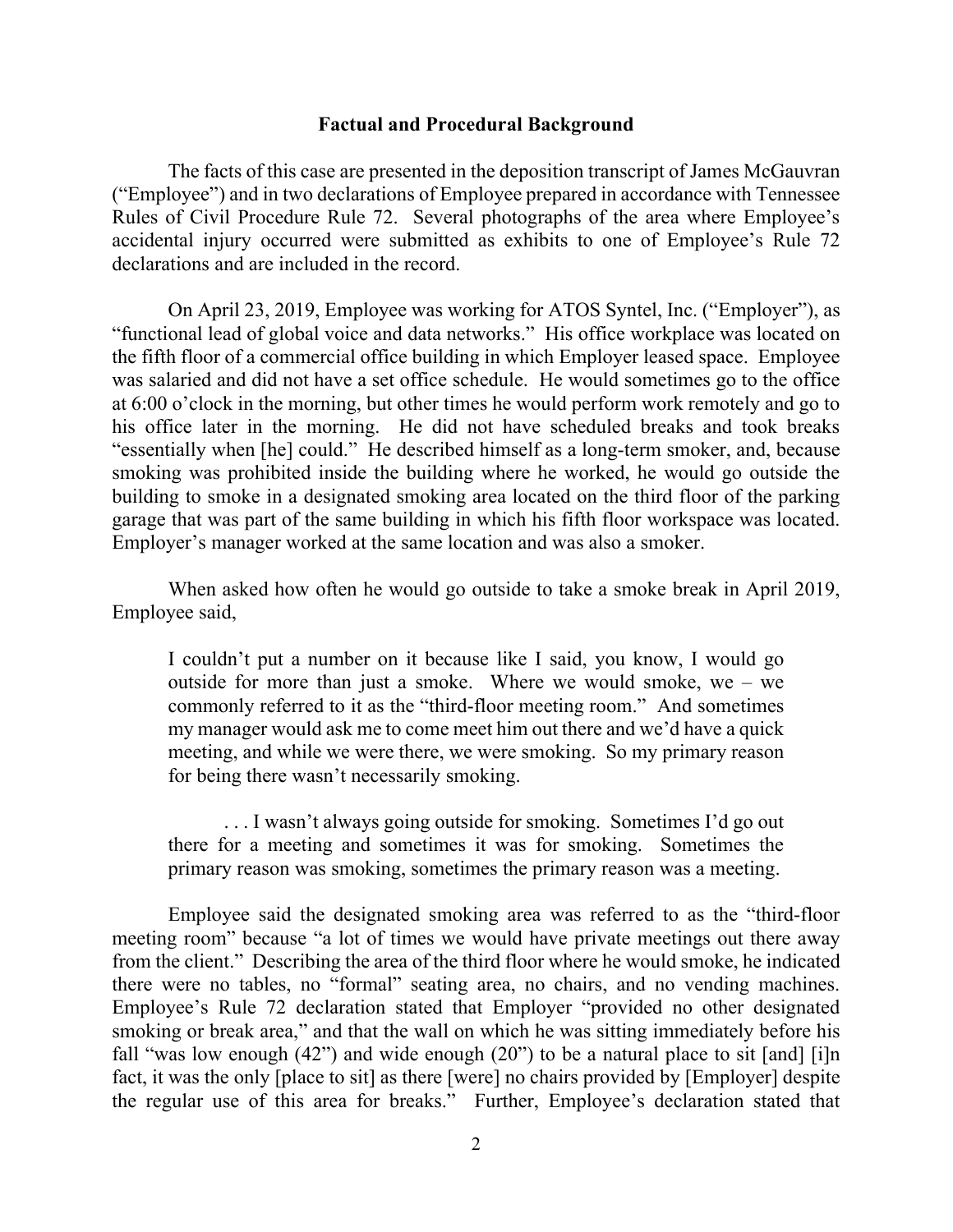"[e]mployees, including [his] manager who was a smoker, routinely sat on the wall while using this area for a smoking break or for meetings."

Employee described the April 23, 2019 events that resulted in his fall and injuries as follows:

I went to the third-floor meeting room.  $I - at$  the edge of the parking garage is a wall, goes up about three or four feet. The wall is three or four feet high and probably 24 to 36 inches wide, and it's  $-$  it's made of brick. And I sat on the wall, was reviewing my emails, calendar, et cetera. And I was trying to quit smoking, and I had picked up – I don't know what . . . I took a hit on a vape.

. . . .

I was reviewing emails and my calendar on my phone, and I used a vape and inhaled and wound up coughing to the point where I passed out. When I passed out, I went backwards over the wall and wound up breaking my neck and my left big toe.

Employee said "[i]t was the first time [he] ever used that vape or – or any vape. And when [he] inhaled [the first time] is when [he] just started coughing to the point where [he] passed out." He said he was sitting on the wall "multitasking" and "was using the vape while reviewing emails and calendar." He said he "coughed so much and [he] was expelling air and, as a result, wasn't breathing, so [he] passed out and then fell."

The next thing Employee remembered was "coming to and screaming in agony." No one was present when he inhaled on the e-cigarette, and no one was present when he regained consciousness. He was able to get up "with great difficulty," and he called his manager and told him he "was hurt really bad" and needed help and where he was located. His manager called an ambulance, and Employee was taken to a local hospital where he was admitted and underwent cervical fusion from C4 to C7 two days later.<sup>[1](#page-2-0)</sup> Employee testified that prior to the April 2019 incident he was diagnosed with diabetes and hypertension. He testified his diabetes was controlled by diet and that he was able to stop taking medication for his diabetes. He testified he had also been diagnosed with hypertension and had previously taken medication for hypertension. He did not address whether he was supposed to be taking medication for hypertension at the time of his accident, but testified that, at the time of his deposition in January 2021, he was not supposed to be taking the medication.

<span id="page-2-0"></span><sup>&</sup>lt;sup>1</sup> There are no medical documents in the record. Employee's injuries, his surgeries and recovery, and any physical disability resulting from his injuries are not at issue in this appeal. Accordingly, we do not address them except to note the nature of Employee's primary injury and the initial surgery he underwent following his cervical injury, which is based upon Employee's deposition testimony.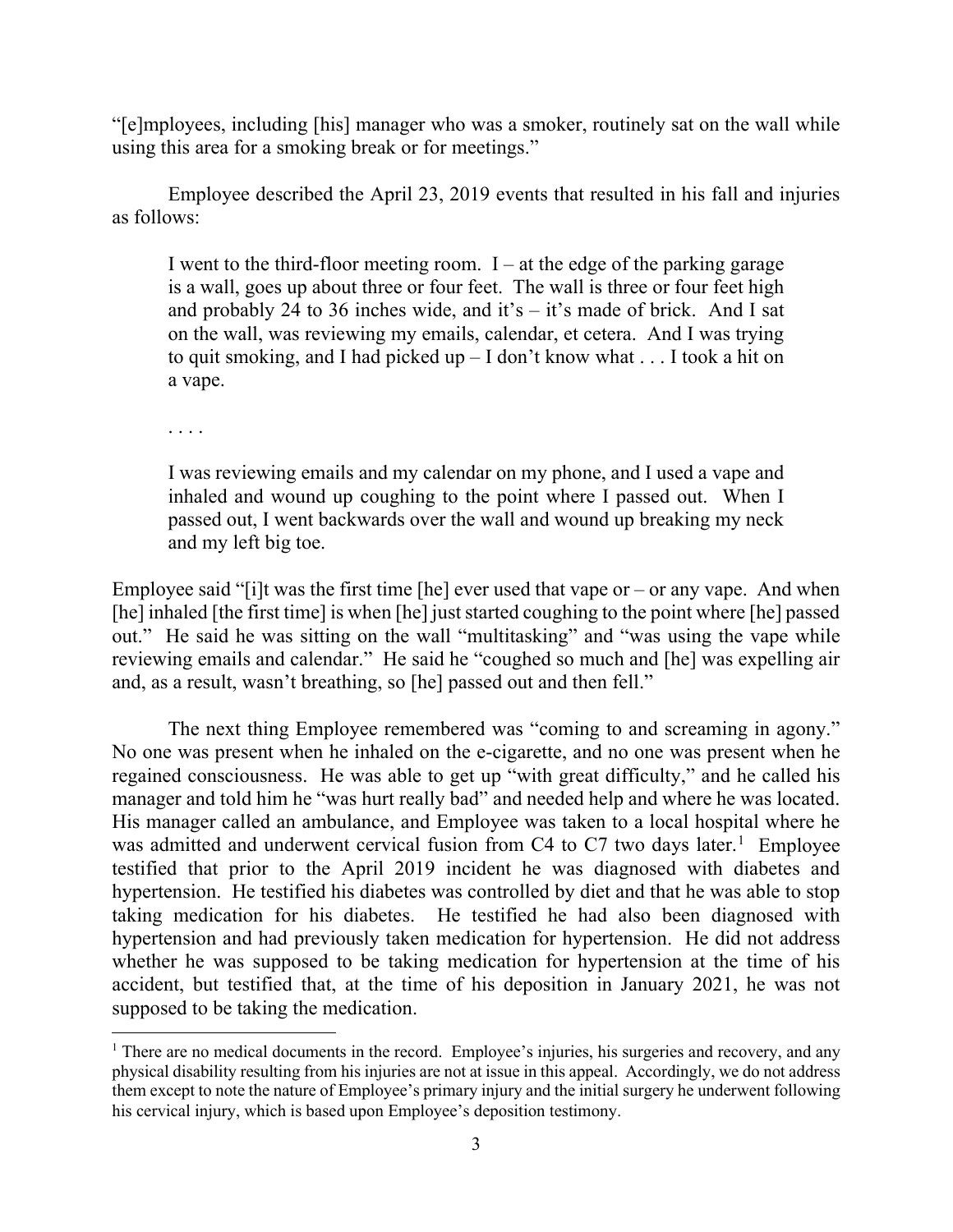Employee filed a petition for benefits on April 17, 2020, seeking temporary disability benefits, medical benefits, and attorney's fees. Following unsuccessful mediation, Employee filed a request for an expedited hearing and asked the court to issue a decision on the record instead of convening an evidentiary hearing. He submitted a Rule 72 declaration in support of his request in which he addressed the April 2019 incident, his injuries, and Employer's denial of his claim. In a November 2020 status conference order, the trial court noted that Employee filed a request for expedited hearing seeking a decision on the record. The order identified the issues as "compensability," [Employee's] entitlement to medical and temporary disability benefits, the compensation rate, and attorneys' fees for a wrongful denial." Further, the order noted that Employee's attorney "clarified that he only seeks a decision on the record on compensability at this time." The court held the "on-the-record" hearing request "in abeyance" and allowed the parties additional time for discovery, resetting the status hearing to February 2021.

In a February 2021 status hearing order, the court noted that Employee had been deposed and written discovery was complete, adding that "[c]ounsel agreed that the central issue in the case is compensability," and that "[t]he issues are legal not factual." The order stated the court "explained that it will decide [compensability] using the expedited hearing standard of 'likely to prevail at a hearing on the merits.'" The trial court subsequently issued a "Docketing Notice and Order," stating the court "finds it needs no additional information to determine whether [Employee] is likely to prevail at a hearing on the merits regarding the claim's compensability" and would "decide the issue on a review of the written materials without an evidentiary hearing." The order identified seven documents the court would consider and allowed "[e]ither party [to] file additional documentary evidence within seven business days." Employer submitted a "Response to Employee's Petition for Benefit Determination," and Employee submitted a "Compensation Hearing Pre-Trial Statement." No additional documentary evidence was submitted by the parties.

On March 5, 2021, the court issued an order concluding "Employee is likely to prevail at a hearing on the merits that he suffered a compensable injury." In addition, the court determined Employee "is likely to prevail at a hearing on the merits that he suffered an injury arising primarily out of and in the course and scope of the employment, which was not idiopathic in nature." The trial court's expedited hearing order did not address Employee's entitlement to temporary disability or medical benefits. Employer has appealed.

### **Standard of Review**

The standard we apply in reviewing a trial court's decision presumes that the court's factual findings are correct unless the preponderance of the evidence is otherwise. *See* Tenn. Code Ann.  $\S 50-6-239(c)(7)$  (2020). When the trial judge has had the opportunity to observe a witness's demeanor and to hear in-court testimony, we give considerable deference to factual findings made by the trial court. *Madden v. Holland Grp. of Tenn.,*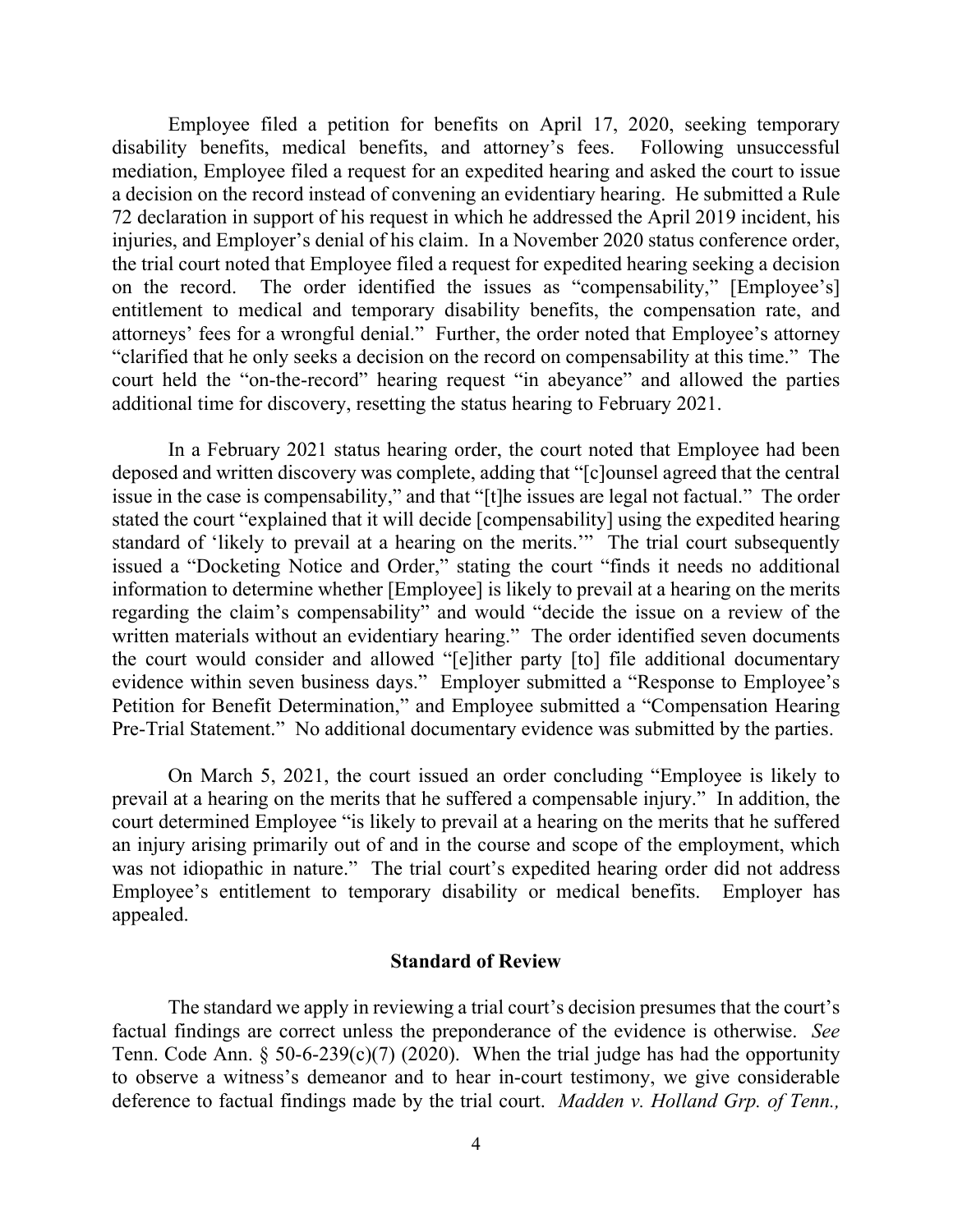*Inc.*, 277 S.W.3d 896, 898 (Tenn. 2009). However, "[n]o similar deference need be afforded the trial court's findings based upon documentary evidence" as in this case. *Goodman v. Schwarz Paper Co.*, No. W2016-02594-SC-R3-WC, 2018 Tenn. LEXIS 8, at \*6 (Tenn. Workers' Comp. Panel Jan. 18, 2018). Similarly, the interpretation and application of statutes and regulations are questions of law that are reviewed *de novo* with no presumption of correctness afforded the trial court's conclusions. *See Mansell v. Bridgestone Firestone N. Am. Tire, LLC*, 417 S.W.3d 393, 399 (Tenn. 2013). We are also mindful of our obligation to construe the workers' compensation statutes "fairly, impartially, and in accordance with basic principles of statutory construction" and in a way that does not favor either the employee or the employer. Tenn. Code Ann. § 50-6-116 (2020).

#### **Analysis**

This is an appeal of an expedited hearing order following the trial court's decision on the record without conducting a full evidentiary hearing. After considering specific documents identified in its docketing notice and expedited hearing order, the court applied the lesser evidentiary standard applicable to hearings conducted on an expedited basis and concluded Employee "is likely to prevail at a hearing on the merits that he suffered a compensable injury." *See* Tenn. Code Ann. § 50-6-239(d)(1) (2020). No temporary disability or medical benefits were awarded or addressed in the trial court's order; rather, the trial court determined Employee "is likely to prevail at a hearing on the merits that he suffered an injury arising primarily out of and in the course and scope of the employment, which was not idiopathic in nature."

Tennessee Code Annotated section 50-6-239(d) provides the manner in which hearings of disputes on an expedited basis are to be conducted. Significantly, for purposes of this case, section 50-6-239(d)(1) authorizes a workers' compensation judge to hear disputes over issues "concerning the provision of *temporary disability or medical benefits* on an expedited basis and enter an interlocutory order upon determining that the injured employee would likely prevail at a hearing on the merits." Tenn. Code Ann. § 50-6-  $239(d)(1)$  (emphasis added). Here, the dispute addressed by the judge did not concern the provision of temporary disability or medical benefits but was limited to the compensability of the claim.

Prior to the June 24, 2021 oral arguments conducted in this appeal, we requested the parties be prepared to address whether the trial court exceeded its authority by conducting an expedited hearing "with the sole issue being the compensability of the claim." During oral arguments, counsel for the parties indicated they had entered into stipulations as to the benefits Employer would provide in the event the judge determined Employee's claim to be compensable. Further, counsel for Employee represented he sent an email to the Clerk of the Court of Workers' Compensation Claims and attached the parties' stipulations to the email for filing. However, the stipulations were not included in the record on appeal.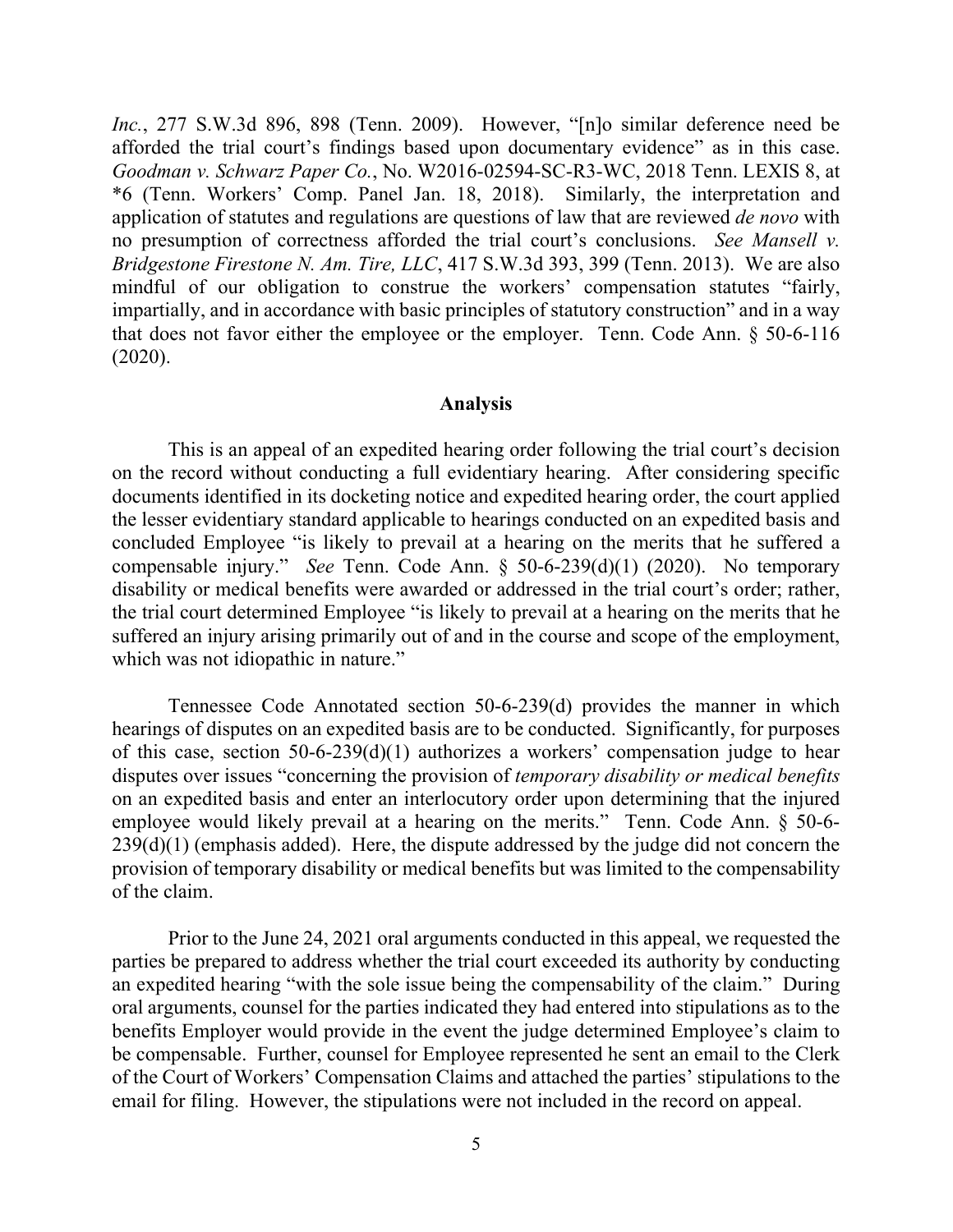A February 8, 2021 Status Hearing Order issued by the trial judge noted "[c]ounsel agreed that the central issue in the case is compensability," and the order provided that the court "explained that it will decide the [compensability] issue using the expedited hearing standard of 'likely to prevail at a hearing on the merits.'" The court's subsequent "Docketing Notice and Order" stated the court "finds it needs no additional information to determine whether [Employee] is likely to prevail at a hearing on the merits regarding compensability," and further stated the court would "decide the issue on a review of the written materials without an evidentiary hearing." The order identified seven documents the court would consider, but the parties' purported stipulations were not included in the documents identified by the court. In the court's March 5, 2021 expedited hearing order, the court identified those seven documents as exhibits as well as three additional documents: the court's "Docketing Notice and Order," "Employer's Response to Employee's Petition for Benefit Determination," and "Compensation Hearing Pre-trial Statement of Petitioner." The parties' purported stipulations were not identified as an exhibit or addressed in the court's expedited hearing order.

Subsequent to oral arguments, the parties submitted a Joint Motion to Supplement Record, seeking to include in the record "Agreed Expedited Hearing Stipulations" and a February 2021 email from Employee's counsel requesting the Clerk of the Court of Workers' Compensation Claims to file the stipulations. However, the purported "Agreed Expedited Hearing Stipulations" submitted with the joint motion was presented in the form of an agreed order including language that "THE FOREGOING IS SO, ORDERED AND ADJUDGED," followed by a line under which the name of the workers' compensation judge appeared. The document was approved for entry by counsel for the parties but was neither signed by the trial judge nor stamped "filed" by the clerk. There is no indication in the record that the trial judge was presented with or considered any stipulations for purposes of the court's decision on the record.[2](#page-5-0)

Neither temporary disability nor medical benefits were at issue in the expedited hearing or addressed in the court's expedited hearing order. The trial court decided the compensability issue but applied the lesser evidentiary standard applicable to resolving disputes concerning the provision of temporary disability and medical benefits. However, as noted above, the document styled "Agreed Expedited Hearing Stipulations," presented in the form of a court order, was not signed by the judge and included no indication of

<span id="page-5-0"></span><sup>&</sup>lt;sup>2</sup> The "Employer's Response to Employee's Petition for Benefit Determination," which was identified as an exhibit in the court's expedited hearing order, stated that the parties had agreed to have the court issue a decision on the record and "in this regard, the parties have entered stipulations that have been filed with the Court." Similarly, the "Compensation Hearing Pre-Trial Statement of Petitioner," also identified as an exhibit in the court's expedited hearing order, stated in a section addressing Employee's request for attorney's fees that "the parties have stipulated to all other issues surrounding this case . . . ." However, neither document identified the substance of the parties' stipulations. Under the circumstances presented, we deny the parties' Joint Motion to Supplement Record because there is no evidence in the record that the trial judge received, reviewed, or considered the parties' stipulations.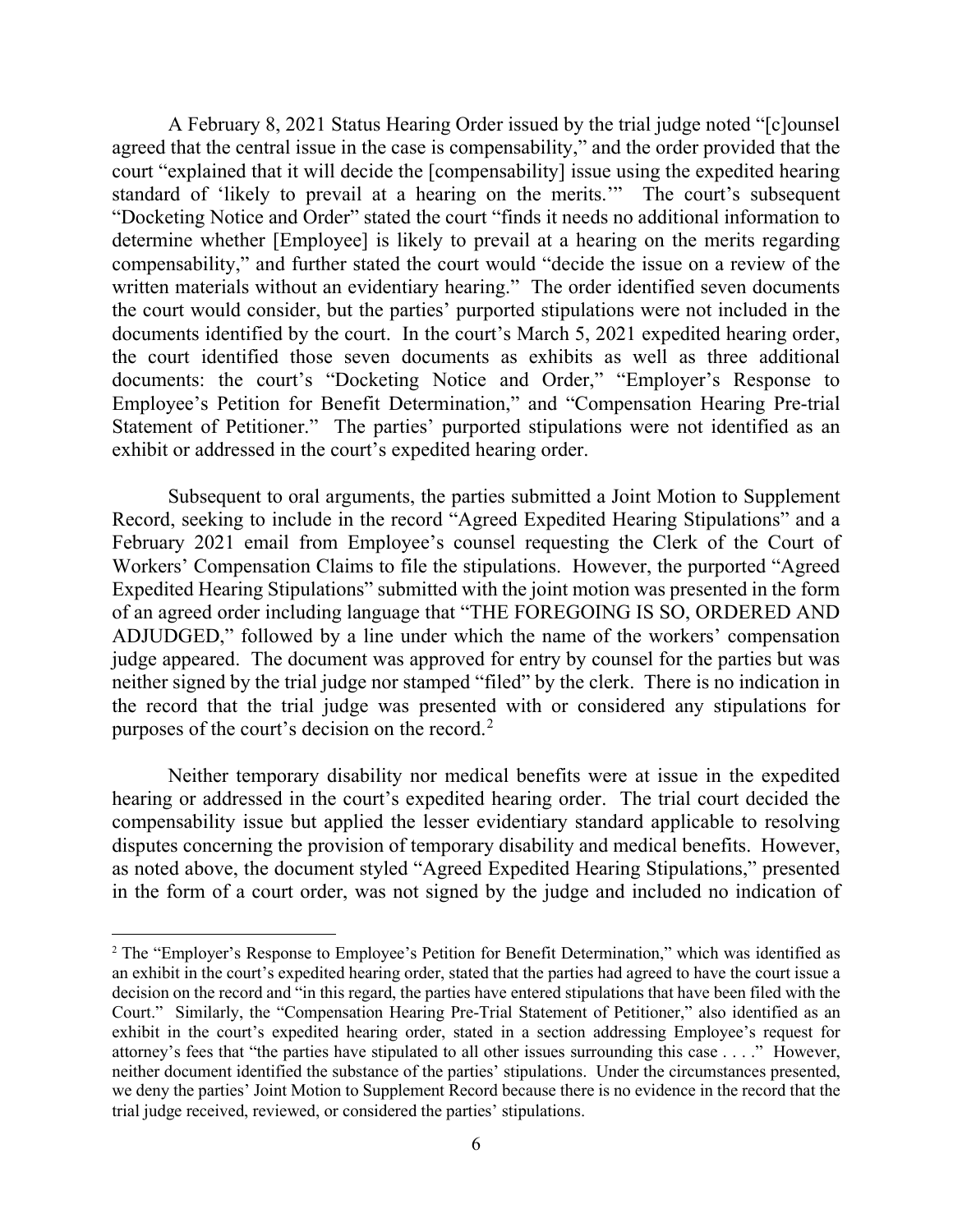being stamped "filed" by the Clerk of the Court of Workers' Compensation Claims or considered by the judge.

We conclude the plain language of section 50-6-239(d) contemplates that the purpose of an expedited hearing is to allow a workers' compensation judge to "hear disputes over issues . . . concerning the provision of temporary disability or medical benefits" using the applicable statutory standard of proof. Although a judge must necessarily determine whether an employee has come forward with sufficient evidence to establish whether he or she would likely prevail at a hearing on the merits, the determination is made in the context of a claim for temporary disability and/or medical benefits and does not extend to claims in which compensability is the sole issue at the expedited hearing. *See, e.g.*, *Frye v. Vincent Printing Co.*, No. 2016-06-0327, 2016 TN Wrk. Comp. App. Bd. LEXIS 34, at \*20-21 (Tenn. Workers' Comp. App Bd. Aug. 2, 2016) (it is inappropriate to include findings in an expedited hearing order that appear to resolve ultimate issues in a case).

### **Conclusion**

For the foregoing reasons, we vacate the trial court's March 5, 2021 expedited hearing order and remand the case. Costs on appeal are taxed to Employer.